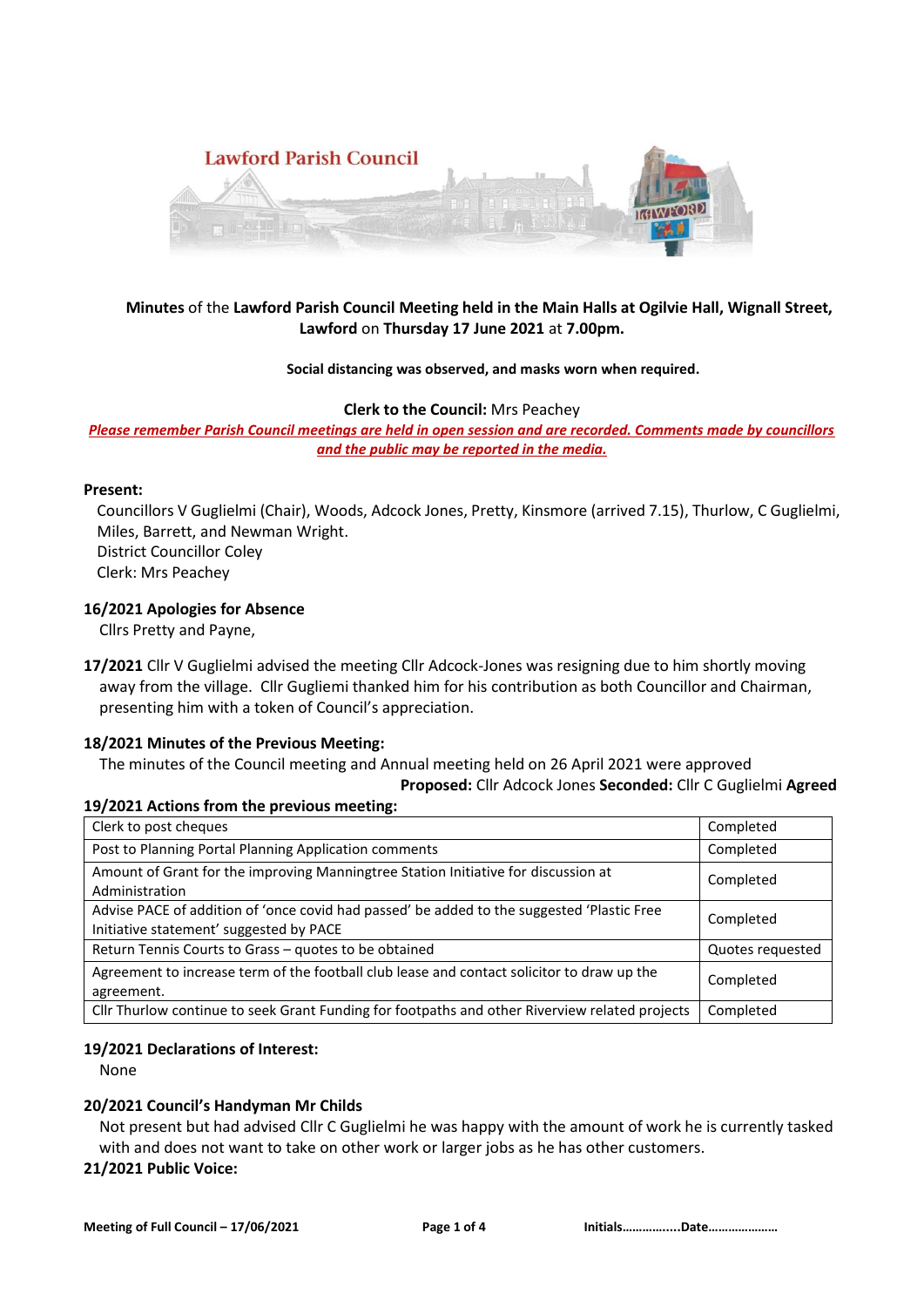No members of the public were present.

# **22/2021 District & County Councillors Reports/Update**

Reports are circulated when they become available and where possible published on council's Website

- a) The District Councillor
- b) The County Councillor
- c) Crime report
- d) Cllr C Guglielmi updated council
	- i. The sign at the railway is scheduled to be repaired the first week of July
	- ii. Cox's Hill reduction from 60mph to 40mph, will also include the 30mph area so that all Cox's Hill becomes a 40mph limit. To have 30mph does not meet criteria as there are only houses on one side of the road. Council agreed Cllr Guglielmi should proceed with this.
	- iii. There has been a request for a Zebra Crossing at Manningtree School, following an incident when a child ran into the road. Cllr Guglielmi will pursue this.
	- iv. The request for a 'bus stop cage' outside what was the Kings Arms (Hungerdown Lane/Dedham Road area) is now progressing for delivery in 2021/22
	- v. Bollards at A137 recess to stop lorry drivers using the area and the ensuing problems, to be delivered at the same time as the above item iv.
	- vi. Footpath Grange Road (submitted 2017) there is to be a study into the issue.
	- vii. 2017/18 agreed 'Green Signs' outside all schools. Manningtree/Lawford will be getting theirs but sadly they are not enforceable.
	- viii. Ref planning application 21/00650/OUT clerk will circulate proposed dates for a meeting with Steven Rose

Queries raised for Cllr C Gugliemi

- ix. Cllr Thurlow raised the need for 'No Entry' signs at Summers Park, particularly with lorries, using the road and having to turn around. It was mentioned that one continued and knocked down a bollard which needs replacing. A review of signage will be requested.
- x. Cllr Thurlow raised Poggles Wood issue with the fenced off 'tree stump' on Wignall Street that has been present for several months. Cllr Guglielmi will enquire.
- xi. Cllr Chester raised the issue of Traffic Lights at the Railway Level Crossing Cllr Guglielmi advised the budget would be £150k with issues of gas mains and 130,000watts cables on the opposite side of the area. There are issues with the supporting wall having had many knocks. There have been negotiations with Network Rail to erect a structure on spare land at the Suffolk side to assist. A response is expected in the next three months.

# **22/2021 Covid/resumption of meetings**

Options were discussed to facilitate face to face meetings, given that under the present guidelines the Small Hall only facilitates 6 people. *It was agreed the Administration (Grants) meeting scheduled for 5 July 2021 be postponed to 2 August 2021, when it is hoped social distancing will have been removed. Clerk will make enquiries of the Venture Centre to see if there is the chance of availability for the Full Council meeting in July. If not Mistley Village Hall has availability.* 

**Proposed:** Cllr V Guglielmi **Seconded:** Cllr Woods **Agreed**

# **23/2021 Administration Committee:**

- a) **Agreement of Audited End of Year Accounts** *(circulated with agenda)*
- **Proposed:** Cllr Miles **Seconded:** Cllr C Guglielmi **Agreed** b) **Approving Annual Governance and Accountability Return** *(To be approved in order – circulated with agenda)*
	- **i. Section 1 Proposed:** Cllr C Guglielmi **Seconded:** Cllr Miles **Agreed Signed by Chairman**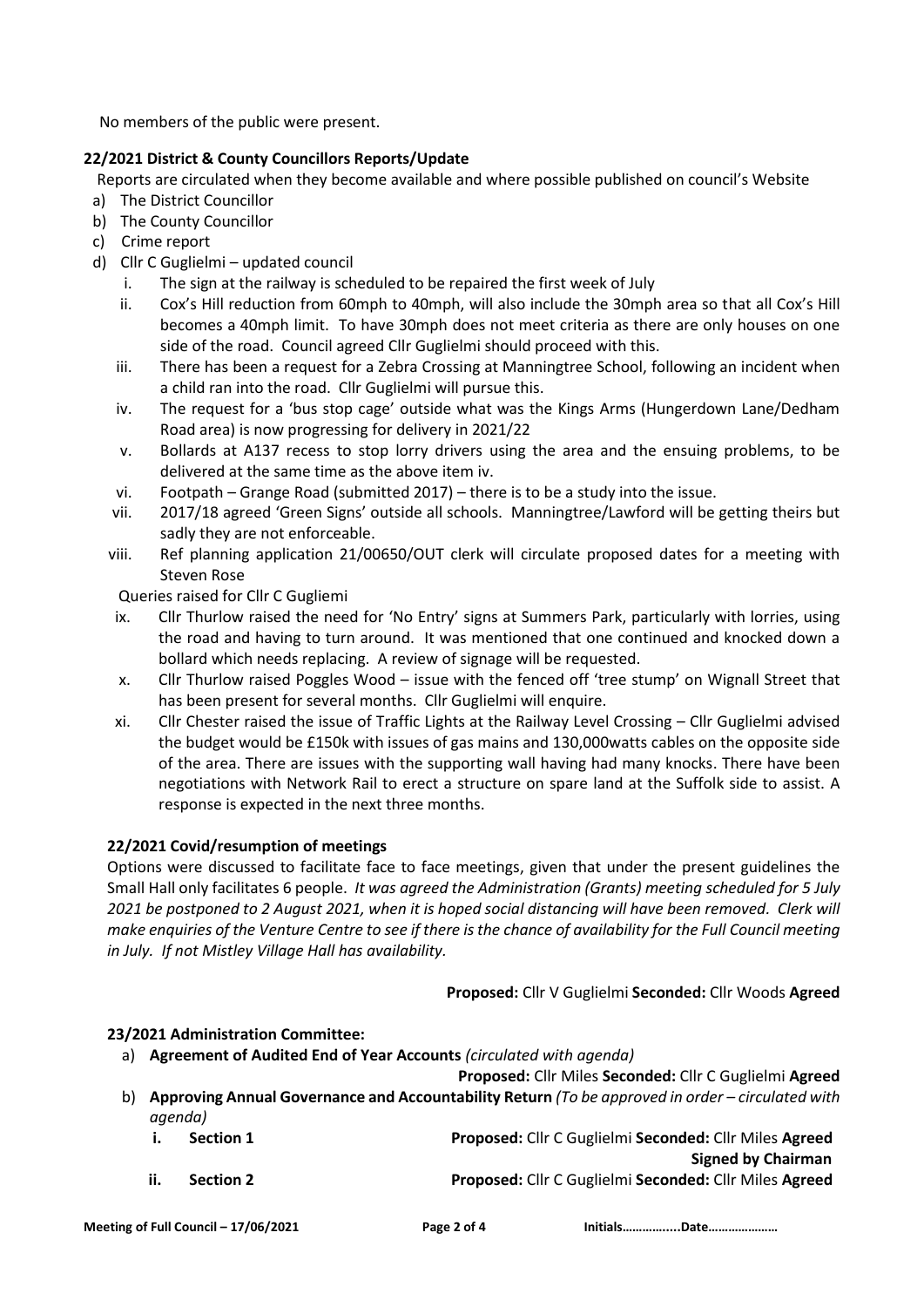## **c) Council's expenditure:**

Cheques will be delivered and signed as in previous months *(checked and signed by three councillors)* 

- i. In line with audit guidelines *(approved at Full council August 2018)* the first councillor the invoices and cheques are delivered to will verify invoices and the prepared cheques agree, confirmed by initialling Expenditure spreadsheet, cheques, and invoices with green ink.
- ii. A list of expenditure will be circulated prior to the meeting for information.

### **Proposed:** Cllr Adcock Jones **Seconded:** Cllr Woods **Agreed**

## **24/2021 Planning:**

### a) **Application received 17/05/2021.**

i. 21/00633/FUL, Mr and Mrs P Olney, 6 Riverview Villas, Colchester Road, Lawford, CO11 2BE  *Proposed single storey rear extension.* **No objection**

**Proposed:** Cllr Miles **Seconded:** Cllr Woods **Agreed**

**Proposed:** Cllr Woods **Seconded:** Cllr Miles **Agreed**

ii. 21/00783/OUT, C Rowland and R Murfitt, Land adjacent 59 Harwich Road, Lawford, CO11 2LP  *Proposed erection of one dwelling.* **Object** Land Settlement Property, Safety Concerns, Shared Drive

b) **Applications received 26/05/2021.**

i. 21/00766/FUL, Mr Stuart Anderson, 22 Springbank Avenue, Lawford, CO11 2EL *Erection of extension to front of property incorporating conversion of garage to habitable space. Internal alterations to rear of garage and changing a small flat roof over existing utility to a pitched lean-to roof. Proposed additional length of dropped kerb to front of property.* **No objection** **Proposed:** Cllr Woods **Seconded:** Cllr Miles **Agreed**

### c) **Applications received 03/06/2021.**

- i. 21/00858/FUL, Mr David Cutmore, Land adjacent 58 Harwich Road, Lawford, CO11 2LP *Erection of 2no. two storey dwelling houses.* **Object** Land Settlement Property, Safety Concerns, Shared Drive **Proposed:** Cllr Woods **Seconded:** Cllr Miles **Agreed**
- ii. 21/00877/FUL, Mr Mann, 81 Long Road, Lawford, CO11 2HR  *Erection of two storey side extension and porch.* **No objection**

# d) **Applications received 07/06/2021.**

i. 21/00918/FUL, Mr Leigh Moughton, 9 Stourdale Close, Lawford, CO11 2HY  *Proposed rear extension, half single storey, and half double.* **No objection**

**Proposed:** Cllr Miles **Seconded:** Cllr Woods **Agreed**

**Proposed:** Cllr Woods **Seconded:** Cllr Miles **Agreed**

| <b>Applications determined.</b><br>e) |                |                                     |                           |
|---------------------------------------|----------------|-------------------------------------|---------------------------|
| 21/00570/FUL                          | Ben and Sam    | Proposed reconfiguring of ground    | 61 Colchester Road        |
| Approval - Full                       | Moore          | floor extension, garage conversion, | Lawford                   |
| 17.05.2021 Delegated                  |                | and first floor rear extension.     | CO11 2BJ                  |
| Decision                              |                |                                     |                           |
| 21/00741/NMA                          | Mr Will Vote - | Application for a Non-Material      | Land East of Bromley Road |
| Approval Non-Material                 | Rose Builders  | Amendment to Planning               | Lawford                   |
| Amendment                             | (Properties)   | Permission ref: 15/00876/OUT,       | CO11 2HS                  |
| 26.05.2021                            | Ltd            | dated 13/04/2017 for the proposed   |                           |
| <b>Delegated Decision</b>             |                | substitution of the hipped          |                           |
|                                       |                | Albertine for the gabled Albertine  |                           |
|                                       |                | house type                          |                           |
|                                       |                |                                     |                           |
| 21/00587/FUL                          | Mr Wayne       | Construction of a new external      | 1 Hillside                |
| Approval - Full                       | Skudder        | garage and redesign of garden       | <b>Wignall Street</b>     |
| 02.06.2021                            |                | retaining wall.                     | Lawford, CO11 2JL         |